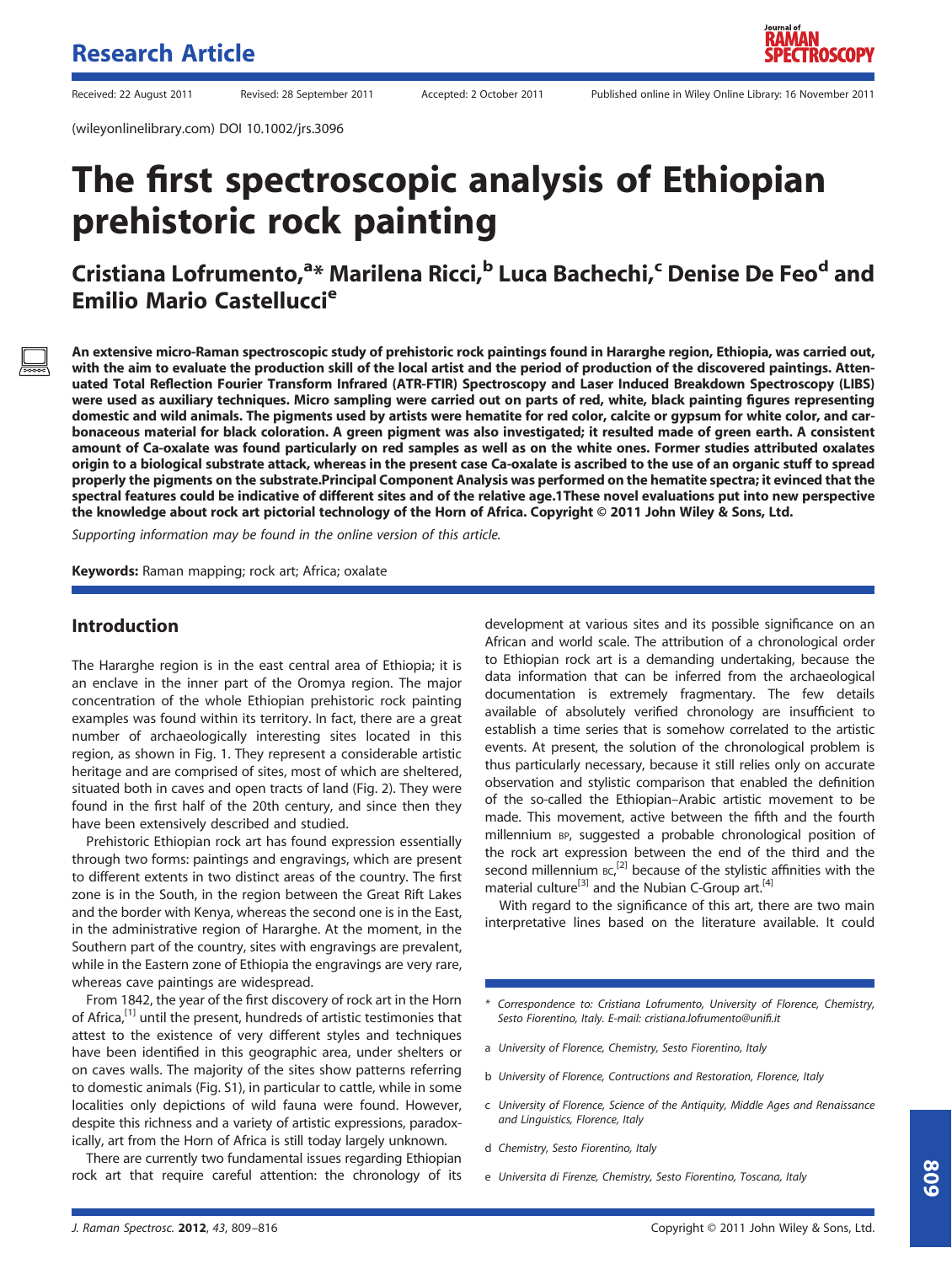

Figure 1. Map of the Hararghe region, with the positioning of the archaeological sites: 1. Barru Qabanawa, Dadabe, Goda Hattu, Mhuganawa, Woddo; 2. Goda Burqa, Karre Geldesa; 3. Goda Ajewa, Goda Dubata, Karre Sura; 4. Goda Baboo, Goda Busa, Goda Gayaa, Goda Gawra Bejil; 5. Deka Keteba II, Goda Haban Sofi, Goda Wenji; 6. East Stinico, Errer Kimiet I, Errer Kimiet II, Saka Sharifa.

either represent only an exquisitely aesthetic product or, alternatively, the paintings could signify a magical manipulation of the material or spiritual world through producing images. The present consensus is that the topologic and stylistic interpretation of the artistic heritage of the Horn of Africa seems to pertain to a more prosaic context. The images show events from everyday life represented by scenes in a simplistic and basic way. The rock art from this part of Africa seems to be just the product of a pastoral world at the threshold of history, evolving gradually towards more complex social forms.

The study of Ethiopian rock art is therefore only at its beginning, and the documentation referring to this type of artistic expression is still much too limited with respect to the vastness of the territory. Nevertheless, the activity of the past fifteen years has been particularly important as it has resulted in the discovery of many new art documents.

In the above described scenario, the analysis of the chemical composition of the paintings constitutes an important instrument aimed at the acquisition of data that could be of considerable help

in the study of rock art paintings. It could prove, for example, the existence of affinities, among the different sites, because of the use of palettes with similar pigments. It could also identify the presence of materials helpful for radiocarbon dating.

## Experimental

#### **Techniques**

The optical techniques used in this research study on the Hararghe rock art paintings were applied to determine the coloring material used as pigments and to search for organic substances, probably employed as binders.

Micro-Raman analyses on the Hararghe rock art samples were executed to determine the coloring material used as pigments and to search for organic material, whereas FT-IR spectroscopy in the attenuated total reflectance (ATR) procedure was applied as an investigation technique for the comparison with micro-Raman spectroscopy to obtain greater information about the whole

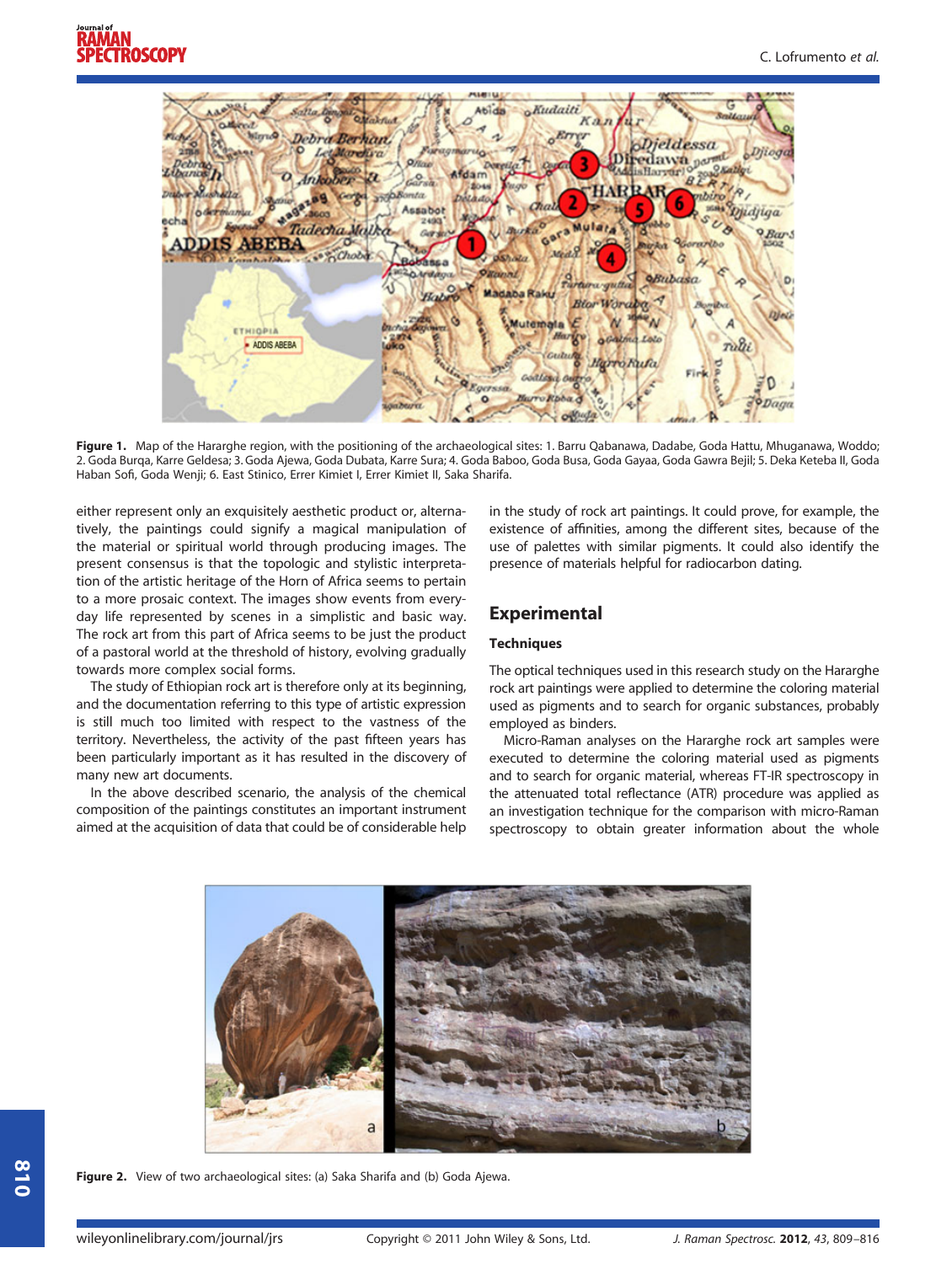materials of the 65 analyzed specimens. The ATR technique allows a global and general acknowledgment of the investigated sample, which is examined in full.

A further help comes from laser-induced breakdown spectroscopy (LIBS) analyses, which was crucial to exclude the presence of iron and manganese in black samples, thus ascertain the sole use of carbonaceous material for dark colors.

Micro-Raman analyses were performed by means of a Renishaw RM 2000 apparatus equipped with an Argon ion laser, emitting light at 514.5 nm, and a diode one, with a 785 nm wavelength. The laser power at the samples was within the range  $4$  mW-400 $\mu$ W when using the diode laser and in the  $2$  mW-140µW range for the Argon ion laser. Microscope objectives of different magnification ( $\times$ 5,  $\times$ 20,  $\times$ 50,  $\times$ 100) were used to preliminarily observe the morphology of the samples by white light, while the  $\times$  50 magnification objective was utilized to focus the laser beam on the sample surface to acquire the spectrum. The theoretical spatial resolution was 1.3  $\mu$ m when using the diode laser, and 0.8  $\mu$ m for the Argon ion one; the spectral diode laser, and 0.8 µm for the Argon ion one; the spectral<br>resolution was 2 cm<sup>-1</sup> and 6 cm<sup>-1</sup> for the diode and the Argon ion laser, respectively.

Attenuated total reflectance-FTIR spectra were recorded by a Perkin Elmer Spectrum 100 spectrophotometer. The reflection system (the universal attenuated total reflectance) consisted of a diamond crystal, a flat focusing lens made of KRS-5, and a movable device applying on the sample a pressure aimed at eliminating air. The detector was fast recovery deuterate L-alanina tryglicine sulfate at a Peltier effect stabilized temperature. The spectral resolution was  $4 \text{ cm}^{-1}$ ; the investigated spectral range was 380-4500  $cm^{-1}$ . .

For LIBS analyses, a compact nanosecond Q-switched Nd:YAG s, and their broadenin. The acquisition laser (model CFR 200-GRM, Big Sky Lasers, 8 ns, 20 Hz, 0.005 - 115 mJ/pulse for the 532 nm emission) was used as irradiation source. The light emitted from

the sample was collected through the same lens that was used to focus the laser beam, and was subsequently focused into a 0.30 m imaging spectrograph (model SP-2358i, Acton Research) equipped with three interchangeable diffraction gratings with 150, 300, and 1200 grooves/mm. The ICCD was a detector with  $1024 \times 256$  imaging pixels (model P.I. Max-1024/RB-PTG, Princeton Instruments) and a minimum gate speed of 1 ns.<sup>[5]</sup>

#### Samples

The analyzed samples were carefully drawn from 64 rock painting sites, most of them recently discovered in Ethiopia. The samples were removed with extreme care and they were taken with minimum effect on the paintings and their surrounding area. They have reduced size, from about ten microns to some millimeters. Some of them were in powder form, whereas the others consisted of very small fragments.

Some samples from the raw and without paintings rock were also taken to get information on compounds that may have been added, which could be related to the possible use of a binder to properly spread pigments on the pictorial substrate.

The numbered samples and their corresponding color and their provenance site name, are reported in Table 1.

All the samples come from shelters. In some cases, for example for Woddo, the paintings are completely outdoors, because the shelter does not exist anymore, so they are weather-beaten.

## Results and discussion

Micro-Raman analyses on the samples themselves furnished satisfactory results with regard to inorganic substances, such as pigments, but less information on the presence of organic materials. This is the reason why the study was then carried out by means

| Table 1. Analyzed samples divided for numbering, stylistic chronological attribution, color, and provenance sites |              |                 |                 |              |                  |           |              |                     |
|-------------------------------------------------------------------------------------------------------------------|--------------|-----------------|-----------------|--------------|------------------|-----------|--------------|---------------------|
| Sample                                                                                                            | Color        | Provenance site | Sample          | Color        | Provenance site  | Sample    | Color        | Provenance site     |
| 1 Probably old                                                                                                    | Red          | East Stinico    | 23 old          | Red          | Goda Gawra Bejil | 43 recent | Red          | <b>West Stinico</b> |
| 2 Old                                                                                                             | Red          | Deka Keteba II  | 24 contemporary | White        |                  | 44 recent | <b>Black</b> |                     |
| 3 Old                                                                                                             | Red          | Karre Sura      | 25 old          | <b>Black</b> |                  | 45 recent | White        |                     |
| 4 Old                                                                                                             | Red          |                 | 26              | Rock         |                  | 46        | Rock         |                     |
| 5 Old                                                                                                             | Red          |                 | 27 old          | Red          | Goda Baboo       | 47 old    | Red          | Goda Hattu          |
| 6 Intermediate                                                                                                    | Red          | Goda Ajewa      | 28 old          | <b>Black</b> |                  | 48        | Rock         |                     |
| 7 Intermediate                                                                                                    | White        |                 | 29 old          | White        |                  | 49 old    | White        | Errer Kimiet II     |
| 8 Old                                                                                                             | Red          | Errer Kimiet I  | 30 contemporary | White        |                  | 50        | Rock         |                     |
| 9 Old                                                                                                             | White        |                 | 31              | Rock         |                  | 51 old    | Red          | Woddo               |
| 10 Contemporary                                                                                                   | White        |                 | 32 old          | Red          | Karre Geldesa    | 52 old    | Red          |                     |
| 11 Old                                                                                                            | Light red    |                 | 33 old          | Black        |                  | 53        | Rock         |                     |
| 12 Old                                                                                                            | Deep red     |                 | 34              | Rock         |                  | 54 recent | Green        |                     |
| 13 Contemporary                                                                                                   | <b>Black</b> | Saka Sharifa    | 35 old          | White        | Goda Busa        | 55 recent | Red          | Mhuganawa           |
| 14 Old                                                                                                            | Orange       |                 | 36 recent       | Gray         |                  | 56 recent | White        |                     |
| 15 Old                                                                                                            | Red          |                 | 37 recent       | Red          | Goda Burga       | 57 recent | Red          | Dadabe              |
| <b>16 Old</b>                                                                                                     | <b>Black</b> | Goda Wenji      | 38 recent       | <b>Black</b> |                  | 58 recent | Red          |                     |
| 17 Old                                                                                                            | Red          |                 | 39              | Rock         |                  | 59 recent | White        |                     |
| 18 Old                                                                                                            | Red          | Goda Gayaa      | 40 old          | Red          | Goda Dubata      | 60        | Rock         |                     |
| 19                                                                                                                | Rock         |                 | 41 old          | <b>Black</b> |                  | 61        | Rock         |                     |
| 20 recent                                                                                                         | Red          | Goda Haban Sofi | 42              | Rock         |                  | 62 old    | Red          | Barru Qabanawa      |
| 21 recent                                                                                                         | White        |                 |                 |              |                  | 63 old    | White        |                     |
| 22                                                                                                                | Rock         |                 |                 |              |                  | 64        | Rock         |                     |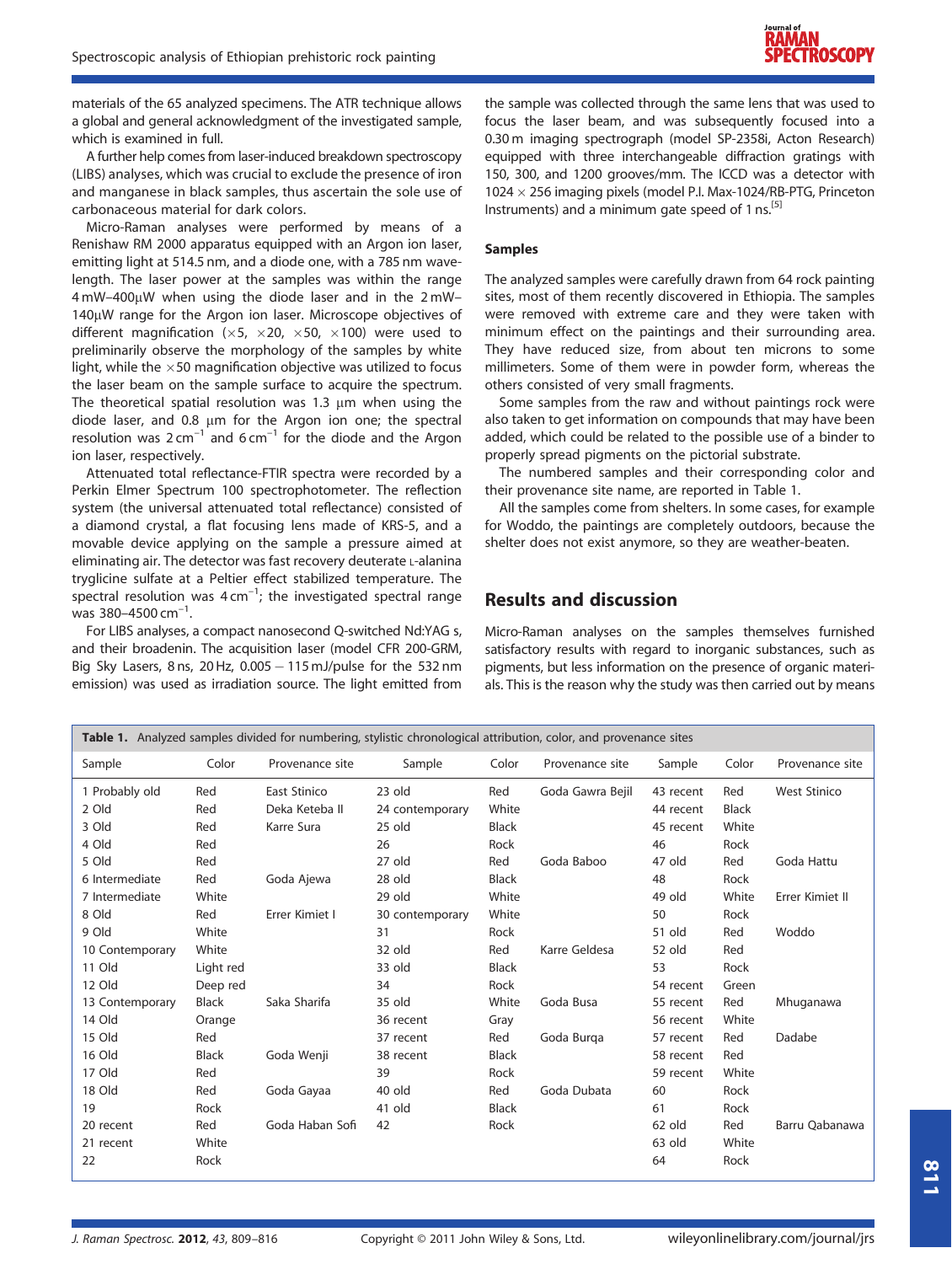of ATR-FTIR spectroscopy, which was helpful to gain additional information.

Obviously, we cannot compare exactly the results obtained by the two techniques, ATR-FTIR and micro-Raman, because of the substrate heterogeneity, but they can be considered as helpful additional information for a complete characterization of the studied rock paintings.

#### Red pigments

Most samples showed red coloring, commonly used in the majority of prehistoric rock paintings. Red sample surfaces were quite patchy, because of the presence of red, white, and grey particles.

Spectra acquired on white and grey crystallites, which were irradiated by means of a 50 $\times$  objective, revealed the presence of gypsum (strongest band at 1007 cm $^{-1}$ ), quartz (strongest band at 465 cm $^{-1}$ ) and, for a few specimens, of calcite (strongest band at 1089  $cm^{-1}$ ).

All the red grains exhibit the Raman features of hematite, the  $\alpha$ <br>an of ferric oxide (a–Ee-Q-)<sup>[6–8]</sup> present in red ochre; however form of ferric oxide  $(\alpha - Fe_2O_3)^{[6-8]}$  present in red ochre; however, the beman is the beman in red ochres how had usually bands of calcium oxalate appear together with the hematite ones in the different spectra of the red pigment. Hematite is the pigment almost always employed in prehistoric paintings<sup>[9,10]</sup> and its spectrum displays the features corresponding to the Raman active vibrational modes of this oxide (Fig. 3), where the 500 cm<sup>-1</sup> peak is attributable to the vibrational mode  $A_{1\alpha}$ , while the ones at 294, 410, 612 cm<sup>-1</sup> to the E<sub>q</sub> ones.<sup>[11]</sup>

Figure 3 shows some hematite spectra acquired corresponding to red grains on reddish painted samples, where four of the seven predicted Raman active first-order modes of hematite are observed. They show a broad band at about 660–670 cm<sup>-1</sup>, which was previously assigned to the presence of residual magnetite or maghemite ( $y-Fe<sub>2</sub>O<sub>3</sub>$ ) contamination, normally occurring in association with hematite or kaolinite in natural ochre.<sup>[12]</sup> Previous works,  $[6,13-17]$  concerning the heating of the hematite powder well above the temperature at which magnetite and maghemite are known to undergo complete thermal transformation to hematite in the presence of air, led to the conclusion that the peak at about  $660 \text{ cm}^{-1}$  can be due to an IR active longitudinal optical (LO) E<sub>u</sub> mode, visible in Raman spectra thanks to the lowering of symmetry occurring in disordered structures, such as ochre<sup>[18–21]</sup> or in doped hematite, such as the Al-bearing hematite.<sup>[11]</sup>

As long as the hematite spectrum may give useful information about stoichiometry, composition, and atom substitutions existing in iron oxide structures,<sup>[22]</sup> Raman spectra on five different points per sample were registered on some of the red specimens to evaluate if any characterizing difference would have occurred through principal components analysis (PCA). PCA is a powerful statistical method that reduces the dimensionality of a data matrix by generating a new set of orthogonal variables, called principal components.[23,24] Principal components are new and perpendicular axes in space; they are displaced on the axes of the maximum of data variance. In Raman spectroscopy, the shift, disappearance, and appearance of certain Raman peaks have been used for the determination of the phase transition region in iron oxides with good accuracy.

Samples 2, 5, 20, 37, 43, 51, 55, 62 were taken into consideration for these further analyses; samples 2, 5, 51, 62 were classified, on the basis of iconographical and stylistic criteria, and of the colors overlapping, as 'old', whereas the others as 'new', because they are attributed to recent paintings (Fig. S2). The spectra were acquired by irradiating the samples, by means of a  $50 \times$  magnification objective, with a diode laser (785 nm), and a power of 3.8 mW on the irradiated surface. Even if such a high laser power leads to a shift of Raman bands towards low wavenumbers and a band broadening, $[11]$  it was used to obtain an intensity increasing of the hematite bands (Fig. S3) to better evaluate their relative positions, and their broadening.

The acquisition time was 30 s per spectrum, with five accumulations. With the aim of assessing the Raman spectrum of the mere iron oxide, only the intensity corresponding to the wavenumbers in the  $260-750 \text{ cm}^{-1}$  range were taken into account; the lower limit  $(260 \text{ cm}^{-1})$  is imposed by the not optimal cut of the notch filter for the removal of the elastic component feature. PCA was carried out by performing an area normalization of the hematite Raman spectra to have at our disposal a scaled matrix of data referring to the hematite spectra.

Principal components analysis plots are very helpful to highlight differences between 'old' red samples and the 'recent' ones. Actually, the PCA scores plot shows two groups referring to old (red points) and recent (green points) samples, almost completely separated along the first principal component (PC1), which alone is able to explain 80% of the data variance (Fig. 4).

A better understanding of the spectral characteristics influencing the old/recent grouping comes from the loadings plot referring to PC1 and the second principal component (PC2) (Fig. 5).

This graph shows positive high weights referred to both PC1 and PC2 in the 260–440 cm<sup>-1</sup> and 594–632 cm<sup>-1</sup> ranges, where the main bands of hematite are present (the 292, 410, and 610 cm $^{-1}$  ones). Important information comes from the PC1 loadings plot, showing a shoulder at about 390 cm<sup>-1</sup> of the 410 cm<sup>-1</sup>



Figure 3. Raman spectra of hematite acquired on different red grains.



Figure 4. Scores plot referred to red samples spectra. Square-points correspond to samples from 'old' sites, while the circular ones to the 'recent' sites.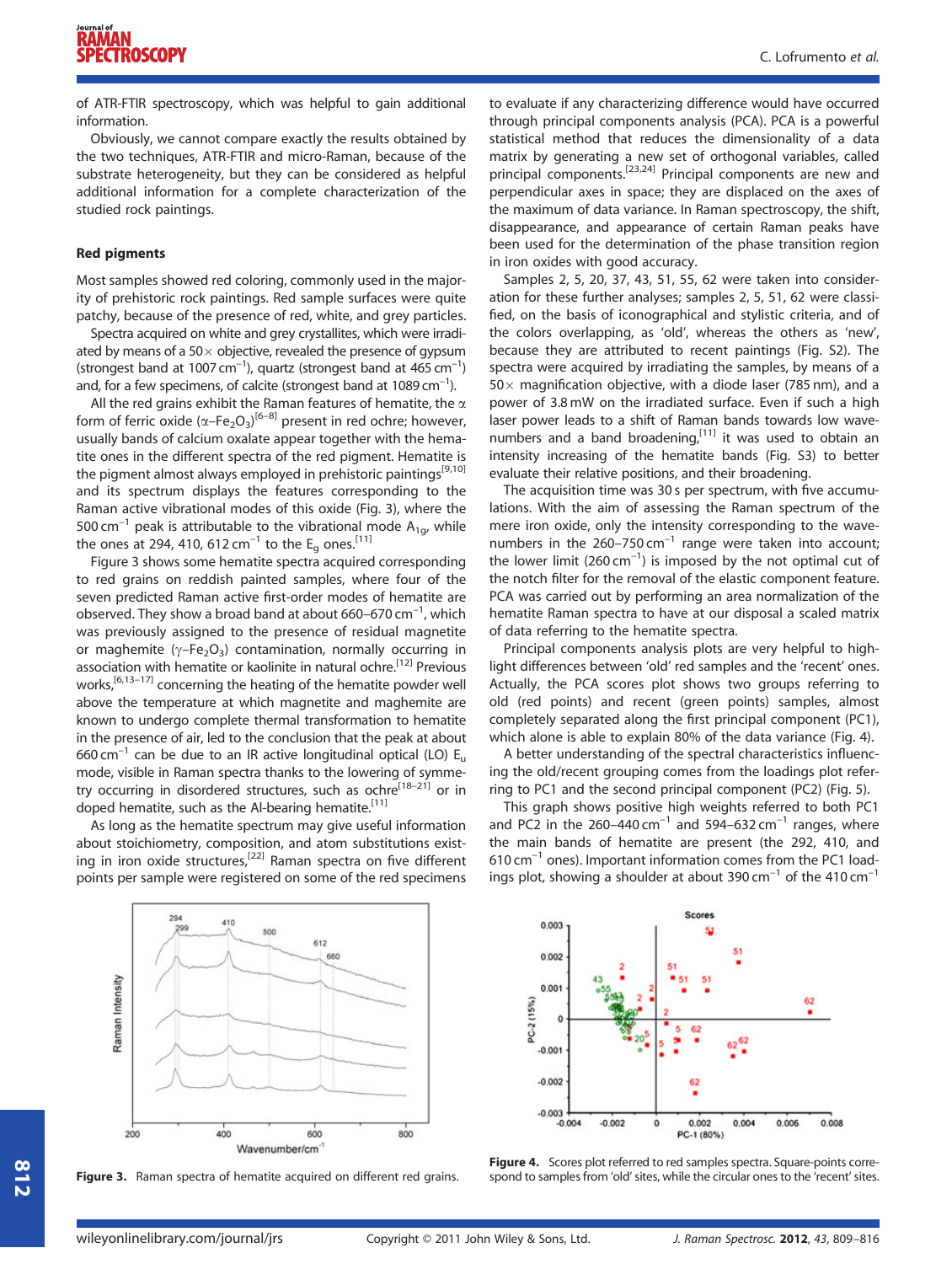

Figure 5. Loadings plot of red samples spectra referring to PC1 (upper spectrum) and PC2 (lower spectrum).

hematite band. This could suggest that samples with positive values on the PC1 coordinate, are not constituted of hematite alone, although they exhibit a certain goethite  $(x - FeOOH)$  or, in general, limonite (hydrated iron oxides, frequently associated with hematite weathering<sup>[25]</sup>) content.

A further grouping of the analyzed samples would come from the feature at about 660 cm–<sup>1</sup> , which can be observed on the PC2 loadings plot. It could be indicative of the different sites of the samples. Even if it is well known that a variety of different shades of yellow and red color could be obtained simply by heating goethite,<sup>[26–28]</sup> which turns into hematite at temperatures in the range of ~260–280 °C,<sup>[29]</sup> a previous work<sup>[31]</sup> demonstrated that Raman spectroscopy cannot be used to differentiate heated goethite from natural hematite, in spite of being effective in making a distinction between ordered hematite from the disordered one. As a consequence of that, an interesting issue regards the feature that contributes to a great degree to PC2, arising from the loadings in the range  $636-687$  cm<sup>-1</sup>. This spectral region, as mentioned above, shows a peak at approximately 660 cm<sup>-1</sup> in the Raman spectrum of disordered hematite.<sup>[30]</sup> The importance of this band resides in the fact that it is not present in the spectrum of pure, hence ordered, hematite or/and of hematite obtained from goethite heated at temperatures higher than  $1000\,^{\circ}\text{C}_r^{[29,31]}$ therefore, it could be used as a means of the samples characterization on the basis of the order degree of hematite itself.

Besides hematite, goethite was also found in various samples, even if in scant quantity; it was in the form of small yellow grains. Goethite is a ferric hydroxide (a–FeOOH), very common in prehistoric rock art. Intimate mixture of different iron-containing phases may be indicative of the heating technological process, already known in prehistoric times, for which goethite was used to obtain hematite,<sup>[32]</sup> otherwise the two minerals might have been extracted from a mining deposit containing both of them.<sup>[22]</sup>

The presence of iron oxides, particularly hematite, was confirmed in all the red samples, together with gypsum and/or calcite.

#### Black pigments

The relative Raman spectra acquired on different points of black samples evidenced the carbon-containing compound presence by means of the characteristic two broad features G (graphitic, 1580 cm–<sup>1</sup> ) and D1 (disorder, 1320 cm–<sup>1</sup> ), respectively assigned to crystalline graphite and to structural disorder in the graphitic structure<sup>[33]</sup> (Fig. S4). Many researchers report on the Raman character of the natural organic matter in carbon-containing compounds, such as coal, and relate the Raman bands to the

structural order of the amorphous carbons. The basis of most of these studies evolved around the assignment of the G (graphitic,  $\sim$ 1580 cm<sup>-1</sup>) band to crystalline graphite and any other bands, called D bands, (disorder, various from 1100 to 1500  $\text{cm}^{-1}$ ) to any type of structural disorder in the graphitic structure.

Laser-induced breakdown spectroscopy analyses were performed to exclude the presence of iron and manganese, thus confirming the carbonaceous nature of black pigments.

The use of carbonaceous material as black pigment in Ethiopian rock paintings evidences a different pictorial technique with respect to that employed in the rock art sites not far from them; in fact the characterization of painting materials from Eritrea rock art sites shows the use of manganese hydro-oxides in black paints by means of micro-Raman analysis.<sup>[34]</sup>

#### White pigments

The application of white pigments is probably the most recent; it could be significant for the attempt of the age attribution of the paintings of different sites (Fig. S5). White pigments coming from the supposed 'contemporary' sites are constituted by calcite alone, whereas the ones from the 'old' sites contain both calcite and gypsum (Fig. 6). It is not possible to state if the real composition of the old white pigments utilized for the paintings was a mixture of calcite and gypsum like in the Catamarcan cave-paintings<sup>[35]</sup> or the nearer Eritrean sites.<sup>[34]</sup> This doubt is due to the fact that calcium sulfate originates also from the sulfation process to which calcite might be subjected because of weathering;<sup>[36]</sup> nevertheless, the scant amount of gypsum corresponding to the rock samples may suggest its use as a pigment.

#### Green pigments

A surprising result comes from the green pigment of sample nr.54 (Fig. S6). Raman spectra evidenced that the coloring is due to the mineral celadonite,<sup>[37]</sup> indicating an early use of green earth in African rock art (Fig. 6). It could be considered the evidence that predates its use, if considering the pre-Hispanic polychrome pictograph from the Chumash Indian site of San Emigdio, California.<sup>[38]</sup>

#### Organic materials

The Raman spectra acquired on samples nr.10, 28, 40 by diode laser present a feature because of the use of an organic pictorial



Figure 6. Raman spectrum of yellow, white, and green pigments, shown respectively from the bottom to the top. This figure is available in colour online at wileyonlinelibrary.com/journal/jrs.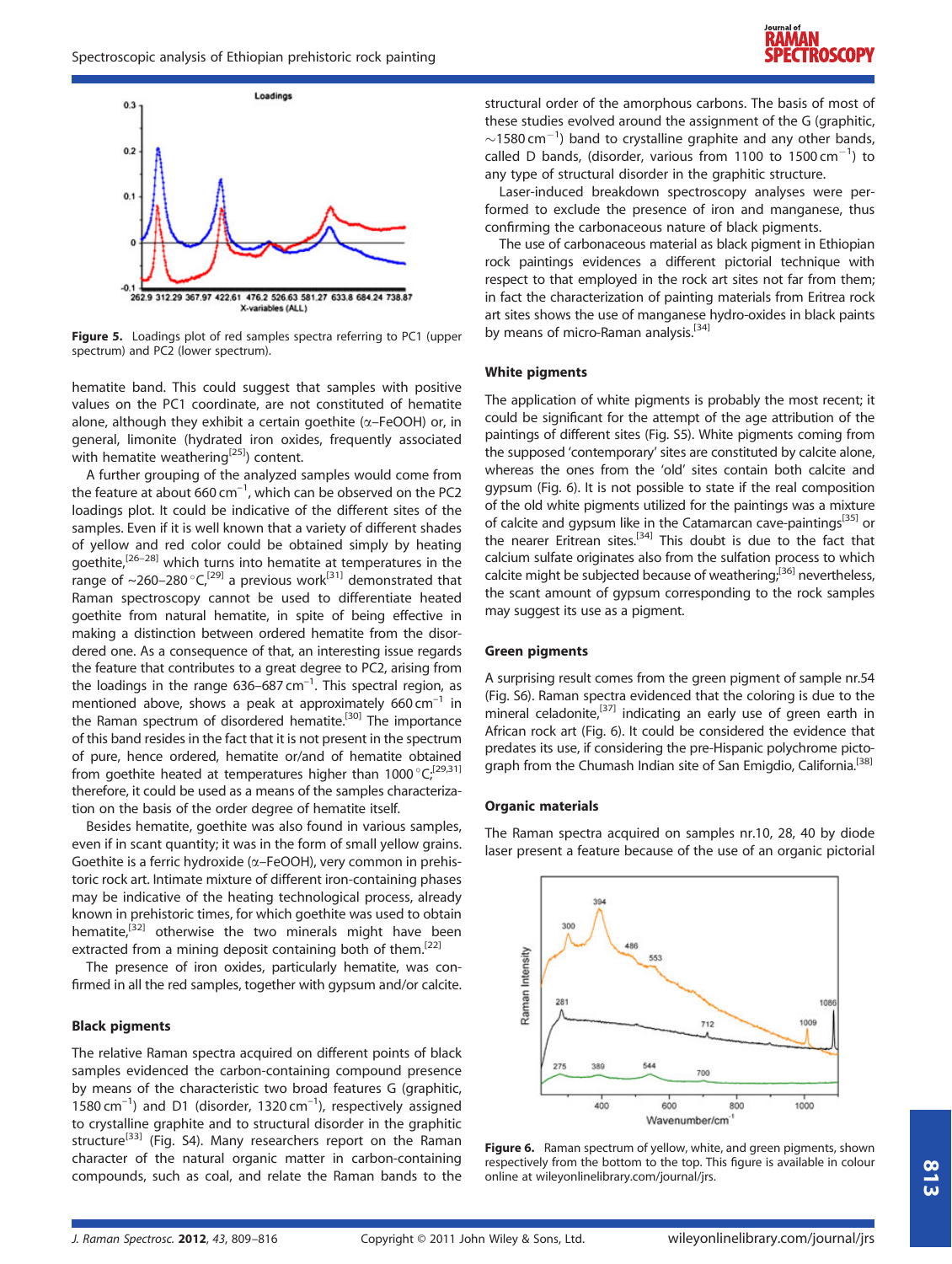medium. A further analysis on the sample nr.10, belonging to a more recent period with respect to the other samples of the Errer Kimiet I site, was performed with argon laser, and it confirmed the presence of beeswax, evidenced by the Raman feature at 2853 and 2884 cm<sup>-1</sup> (Fig. S7).<sup>[39]</sup>

Also, ATR-FTIR results evidenced the presence of organic matter, with a spectrum very similar to the beeswax one (Fig. 7),  $[40,41]$ together with the presence of the monohydrated form of Caoxalate.

Even if beeswax has been dated back up to 4000 BP, <sup>[42]</sup> the very intense IR peaks referred to the active vibrational modes in beeswax in the analyzed sample may be attributed to its use in recent times as a polisher, probably by indigenous people to make the pictograph more vivid.

#### **Oxalates**

Calcium oxalate, in the monohydrated form (whewellite) was found by Raman microscopy on almost all the pigmented areas of the paintings, especially on the red ones. The presence of Ca-oxalate may be considered a clue of some degradation phenomena occurring in artworks.

Attenuated total reflectance-FTIR analysis also gave results on the rocky substratum in agreement with the micro-Raman ones, showing the characteristic features of calcite, quartz besides those of silicates.

The monohydrated calcium oxalate ( $CaC_2O_4-H_2O$ ) is observable in the IR spectra of the samples. In Fig. 8 some typical calcium oxalate bands are visible: the peak at  $1623 \text{ cm}^{-1}$ , ascribable to the H<sub>2</sub>O bending, the one at  $1325 \text{ cm}^{-1}$ , because of the C-O-C stretching, together with the other bands at 784, 670, $^{[43]}$  and the ones corresponding to the OH stretching near  $3400 \text{ cm}^{-1}$ . .

In previous studies on rock art, the presence of Ca-oxalates was ascribed to biological attacks of algae, fungi or lichens, inducing fungal hyphae to penetrate and to leave oxalates as a product of their metabolism;[35,44–46] this evaluation originated from the observation of compact patinas on the substratum and accretions. Hernanz et al. proposed a biological mechanism for the formation of Ca oxalate layers, i.e. the result of the metabolism of fungi and lichens that colonizes rocks, e.g. *Verrucaria nigrescens*.<sup>[8,46]</sup> However, they attribute the observed sandstone weathering process to the crystallization of gypsum in the sandstone pores of the rock surface.<sup>[8,46]</sup> On the contrary, Hedges et al.<sup>[47]</sup> explained



Figure 7. ATR-FTIR spectrum of sample nr.10. The figure shows the vibrational frequencies of beeswax (bold font) and Ca-oxalate.



Figure 8. ATR-FTIR spectrum of sample nr.9. In the figure the vibrational wavenumbers of Ca-oxalate are reported.

that Ca-oxalate could be deliberately collected to compose the pigment, as a consequence of the highly different amount of whewellite observed in the pigment samples with respect to nonpainted samples from the same cave. A further source of oxalic acid has been ascribed also to the presence of rock hyraces in shelters.<sup>[48,49]</sup>

With the aim of trying to understand the origin of Ca-oxalates, Raman analyses were performed also on samples obtained from raw rock without paintings for the following sites: Goda Gayaa, Goda Haban Sofi, Goda Gawra Bejil, Goda Baboo, Karre Geldesa, Goda Burqa, Goda Dubata, West Stinico, Goda Hattu, Errer Kimiet II, Woddo, and Barru Qabanawa. The spectra acquired on raw rock show that Ca-oxalate is present in scant quantity, thus suggesting its intentional addition corresponding to the painted areas, and excluding that it could be deposited naturally. A confirmation of such a hypothesis comes from the Raman mapping image of the displacement of Ca-oxalate on a red fragment compared with the Raman mapping of the hematite area (Fig. 9).

Figure 9 clearly displays that Ca-oxalate does not form a compact and homogeneous layer on the red pigmented surface; on the contrary it appears scattered and rarefied on the hematite stratum. This observation could lead to the hypothesis that an organic binder was used mixed with pigments to make them adhere to the rock substratum. The supposed organic material should have contained a source of oxalic acid, which would have reacted with a Ca-based pigment, and subsequently formed Ca-oxalate, because it is generally envisaged that one does not foresee finding organic dyestuffs or plant extracts used in ancient rock art, the latter being susceptible to attack by adverse or unfavorable microclimates pertaining to caves and shelters.

Some research works<sup>[47,50–52]</sup> suggested the use of vegetable substances in the prehistoric rock art, that is to say that substances extracted from plants were employed as binders and sometimes as dyes or some parts of the plants were utilized to apply the pigments to the support.

There are numerous plant species that are able to produce Ca-oxalate crystals, with different biological functions, which collect in the cellular tissue. Because the vegetation of Eastern Ethiopia is constituted mostly of succulent plants, we considered the hypothesis that plant sap, obtained by squeezing out or pressing leaves and stalks, could have been employed to dilute pigments so that as time passed, only Ca-oxalate crystal could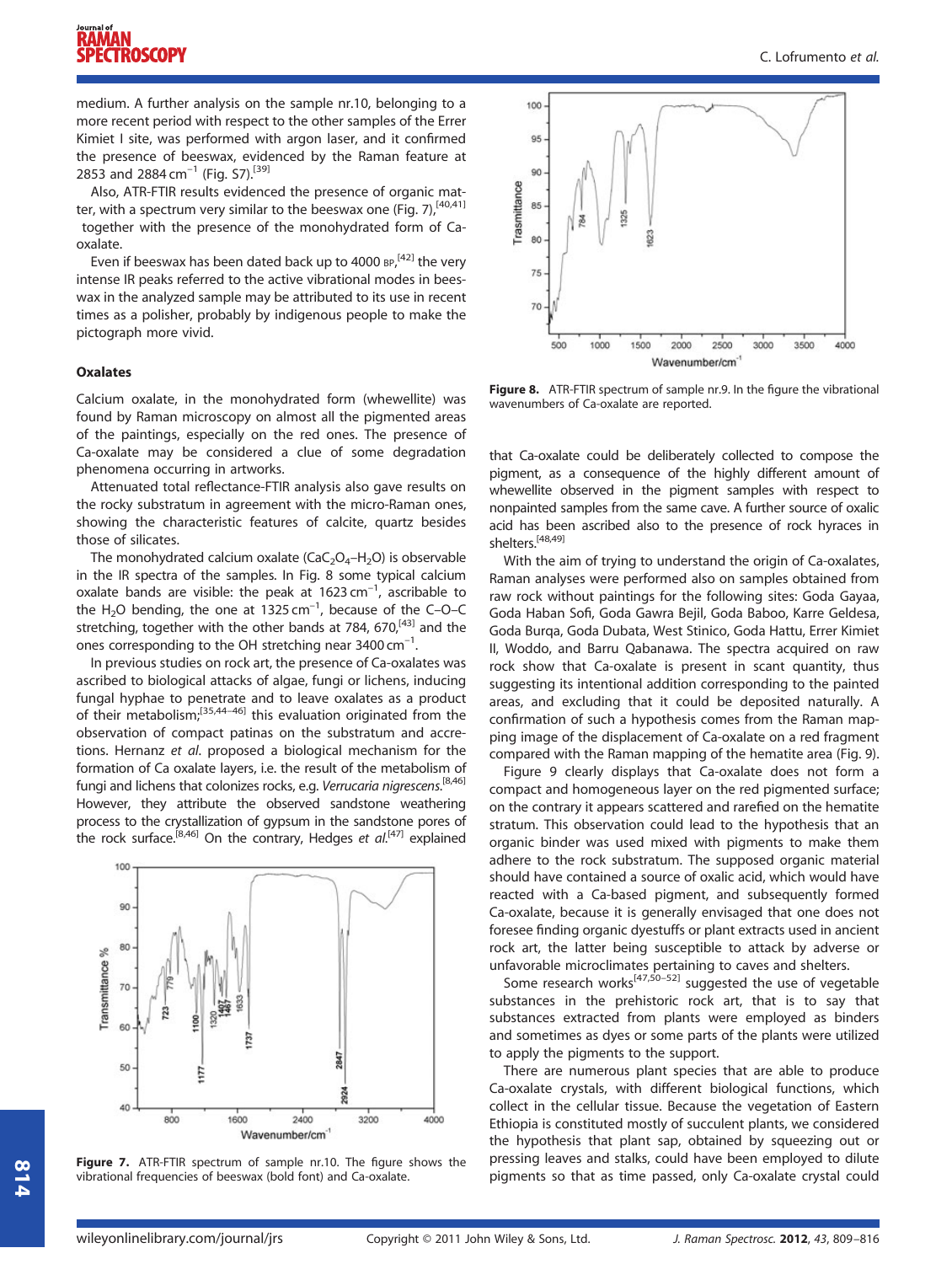

Figure 9. (a) Image of the analyzed area of red sample nr. 20 ( $\times$ 50 objective); (b) Raman mapping of Ca-oxalate; and (c) Raman mapping of hematite. This figure is available in colour online at wileyonlinelibrary.com/journal/jrs.

reveal the use of such types of binders. With the aim of testing the possibility of evaluating the presence of Ca-oxalate in the juice of a typical succulent plant by means of Raman microspectroscopy, we treated a cladode of nopal plant with the procedure described by Malainine et al.<sup>[53]</sup> The nopal plant (Opuntia ficus, or Opuntia ficusindica) has evolved morphological and physiological characteristics as a response to scarcity of water, extreme variations of temperature and in general to the harsh conditions of arid and semiarid regions. It is present in large amounts in the proximity of the considered rock art sites.

An important remark regarding the appearance of the substance extracted from the nopal cladode is that it is viscous and sticky before filtration and suspension in a NaOH solution, and transparent once desiccated; these are the distinctive features for a good binder.

Micro-Raman analyses on the extracted stuff confirmed the presence of Ca-oxalate crystals, as evidenced by the Raman spectrum acquired on a white crystal (Fig. 10). The presence of Ca-oxalate was evaluated by means of many different techniques,<sup>[54–56]</sup> but to our knowledge not yet by micro-Raman spectroscopy.

Nopal plant was chosen arbitrarily as a species from which to extract Ca-oxalate crystals, because of its considerable availability. This does not exclude the use of sap from different plants, extracted, for example, from the plant present in the surroundings. Even nowadays Hararghe natives extract the latex from these plants to use it as mastic.<sup>[57]</sup>

A previous study<sup>[58]</sup> evidenced that the stronger reactivity of calcium carbonate, related to its high solubility in acids, with



Figure 10. Raman spectrum of the white precipitate obtained from the nopal cladode extraction.

respect to calcium sulfate, leads to an easier transformation into calcium oxalate, even at low oxalic acid concentrations, which is comparable to that of plants; on the contrary Fe-oxalate did not form in any of the treated samples, even at high oxalic acid concentration solutions. Hence, the contemporary presence of calcium sulfate, calcium carbonate, and calcium oxalate corresponding to the pigmented areas could be considered as a clue of a pigment/calcium pigment/binder (containing oxalic acid) mixture.

Most probably, different binders were used for red and white colorings with respect to the black ones, because a lesser amount of Ca-oxalate was found in correspondence with the dark colored areas. The carbonaceous material could also have been obtained by a process provoking the consumption of the binder itself.

## Conclusions

The results obtained in the present study have highlighted some important issues regarding rock art pictorial technique. The use of organic binders to better apply pigments on the proper substrate was evidenced through Raman compositional maps, which were very helpful to visualize the scattered distribution of the Ca-oxalate grains throughout the red colored samples. This is in contrast to the former hypothesis of a supposed Ca-oxalate origin from a biological attack, because the Hararghe specimens do not show a compact Ca-oxalate layer on their surface. The origin of Ca-oxalate on the surface of the Hararghe rock paintings could come from the regrounding of the pigment mixed with some sort of binder to give it permanence. The type of binders that would have served the purpose could be the ones, all readily available at the time, containing a source of oxalic acid of Ca-oxalate itself, such as animal oils, blood, egg white, urine, honey or casein, but most probably vegetable oils or juices from the plants.

It was possible to describe also the palette of the local artists; it was constituted of hematite, mixed with the white pigment calcite for red, calcite for white, whereas carbonaceous material was used for black coloration. The origin of gypsum is not very clear, because of the fact that it could arise from calcite as an alteration product or used as pigment.

Another aspect to take into consideration is that the accurate examination of the Raman spectra registered in correspondence of hematite grains on different samples may furnish a clue both of the different site provenance, as suggested by the performed PCA analysis, and of the age of the paintings, whose evaluation could be carried out by considering that in the 'recent' sites a